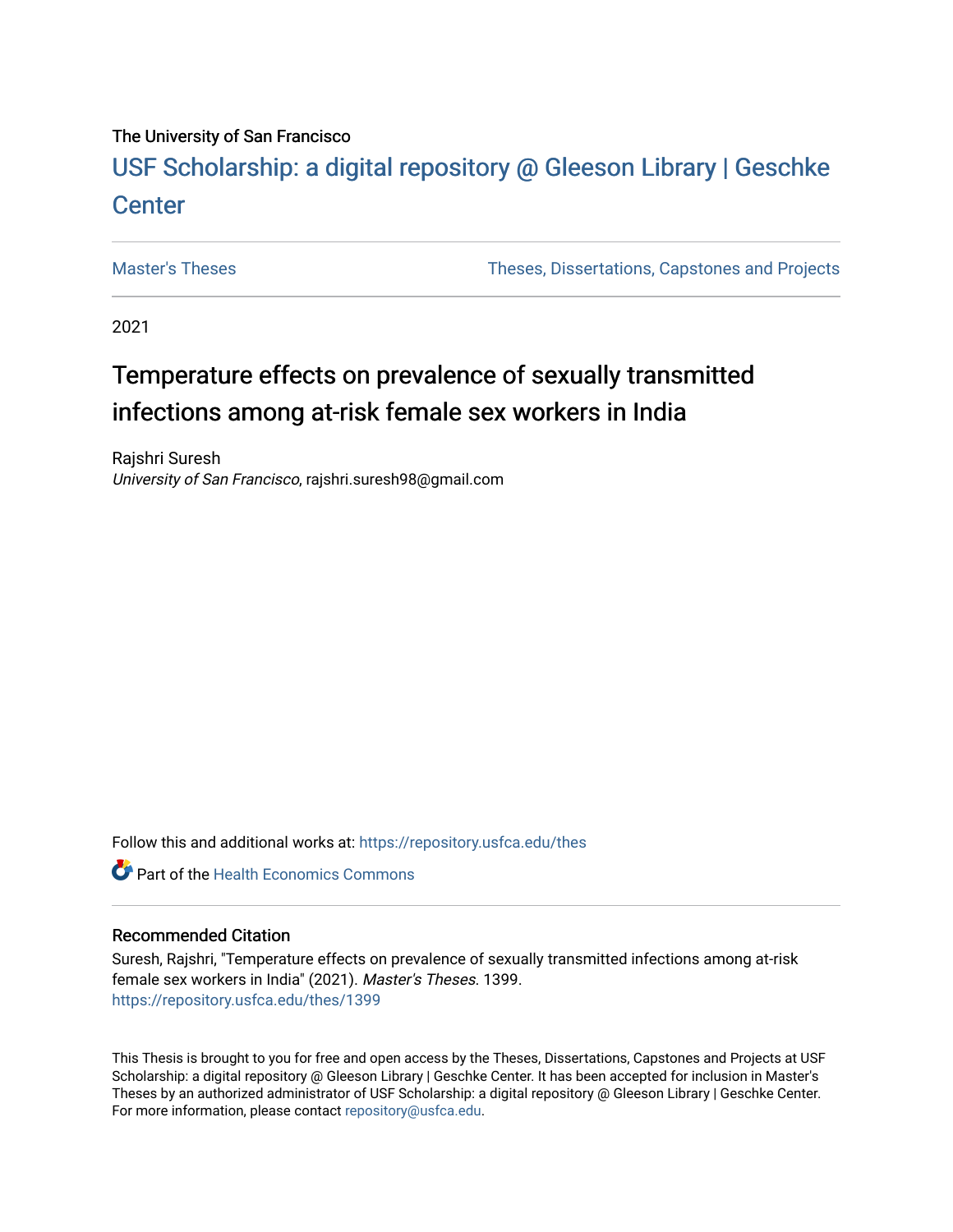# Temperature effects on prevalence of sexually transmitted infections among at-risk female sex workers in India

Rajshri Suresh

Department of Economics University of San Francisco 2130 Fulton St. San Francisco, CA 94117

Thesis Submission for the Master of Science Degree in International and Development Economics

e-mail: [rsuresh@dons.usfca.edu](mailto:rsuresh@dons.usfca.edu)

May 2021

Abstract: Vulnerability to climate change varies depending on the baseline climate, sensitivity to given exposure, and the presence of social, political, cultural, and institutional inequalities that influence access to essential resources of livelihood, particularly among informal labor market participants. Within the risky informal labor market, the transient nature of sex work implies that sex workers suffer disproportional losses in health, income, protection, and other aspects of general well-being as a result of the effects of climate anomalies. In this paper, I investigate the effect of temperature on the prevalence of sexually transmitted infections in a high-risk population of female sex workers in India. Using a subset of survey data that corresponds to 16,450 workers matched with temperature levels; I find noisy yet suggestive evidence that high temperatures drive infections. Given the scarcity of data and research on sex work, as well as the fact that STIs continue to contribute to the global burden of infectious diseases, this paper is one of the few that offers a new perspective to policies and interventions aimed at the prevention and control of sexually transmitted diseases, while also emphasizing the need for additional research into the interaction between climate and STIs.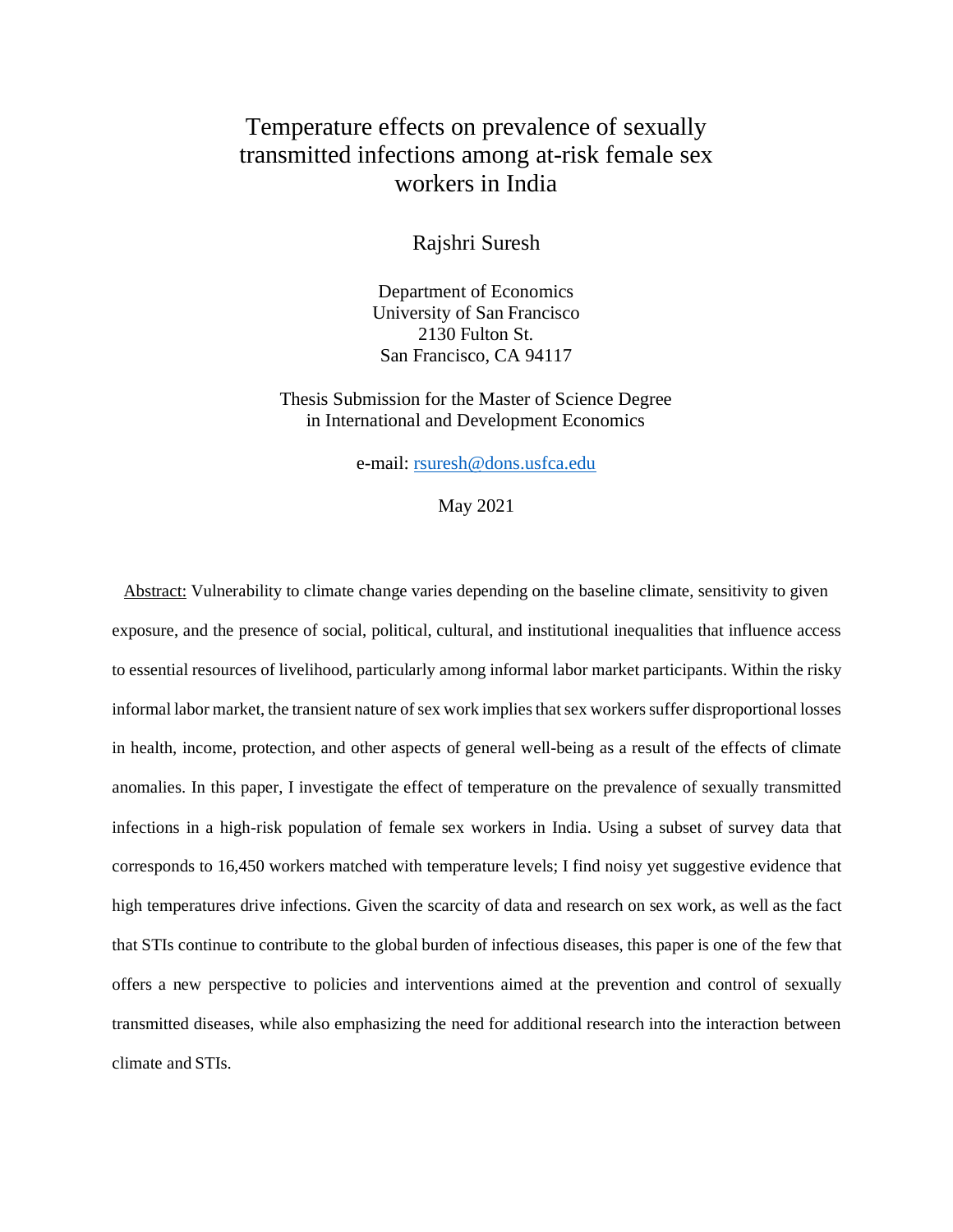#### 1. Introduction

The United Nations has described climate change as the "largest, most pervasive threat to the natural environment and human rights of our time". A substantial body of literature demonstrates how climate impacts endanger water availability and supply, food security, and present risks to health and human security. Unfortunately, existing inequalities lead to disproportionate impacts of climate variability, intensifying risk exposure and worsening the effects for vulnerable populations such as women, young and impoverished children, migrant communities, informal labor market participants, and people with disabilities, among others (Dell, Jones & Olken, 2014; Tiwari, Jacoby and Skoufias 2013). Statistics show that women are particularly vulnerable to the effects of climate change. According to a 2013 UNDP and GGCA study, women and children are 14 times more likely than men to die in a disaster. The role of climate change in deepening inequalities is, thus, a direct threat to public health and general welfare, especially for women.

The majority of evidence from climate change and public health literature suggests that temperature is related to the disease environment and can increase the transmission of infectious diseases among humans. The primary mechanism that has been discovered to cause this effect is water supply, sanitation infrastructure, and changes in hygiene behaviors, all of which are climatesensitive factors. According to the findings of these studies, the relative risks of infections and other heat-related morbidities are higher in young children and the elderly populations (Green et al, 2010; Xu et al 2012).

Sexually transmitted infections (STIs), also known as sexually transmitted diseases (STDs), account for a significant portion of the global burden of infectious diseases. According to aWHO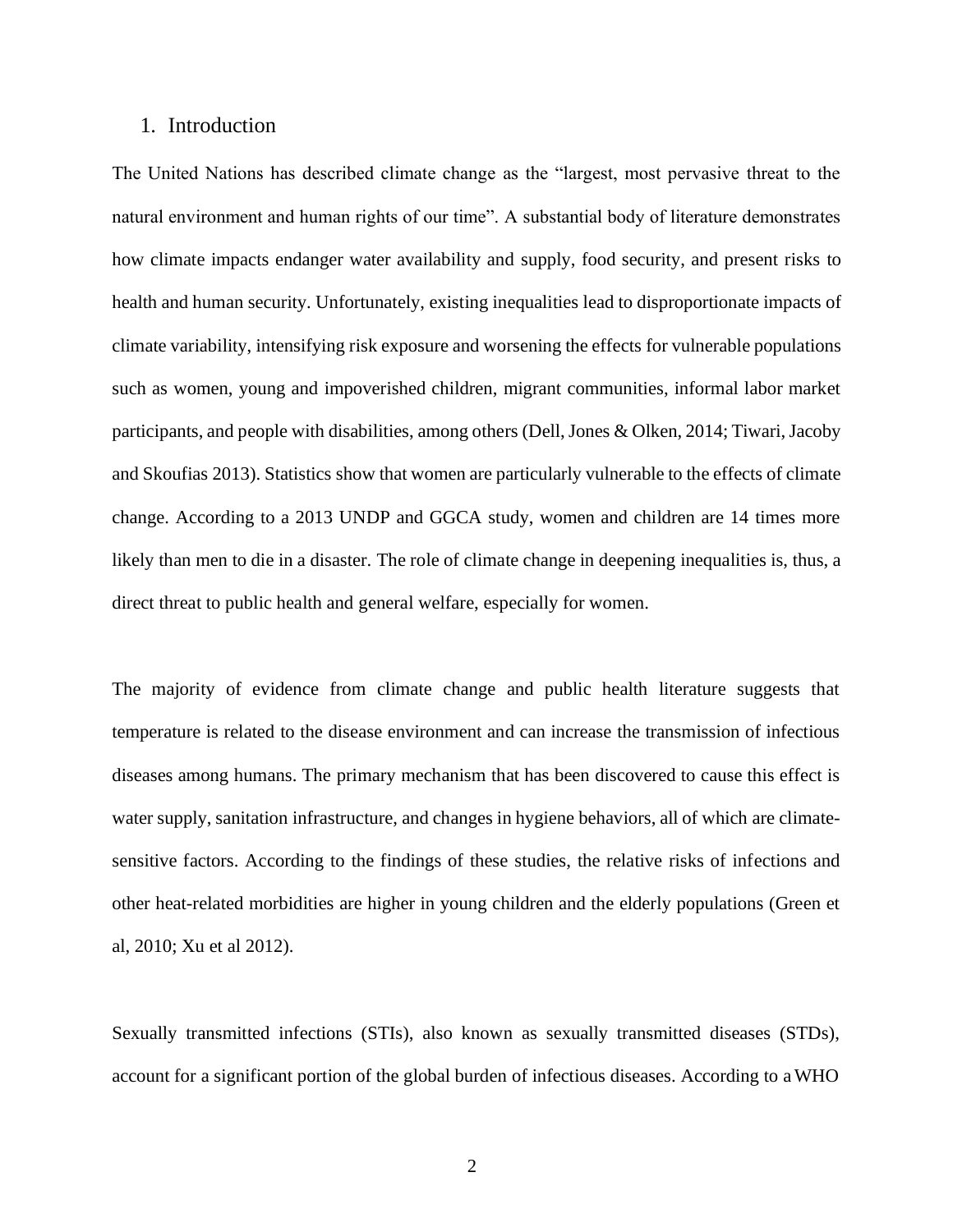study published in 2019, there are 376 million new infections of the most common STIs worldwide each year. The greater challenge, however, is detecting these infections because the majority of STDs either do not produce any symptoms or produce symptoms that are so mild that they go unnoticed, particularly in women. When STIs go undetected or untreated, they can increase the risk of HIV infection, as well as infertility and complicated pregnancies in women. Unfortunately, due to a lack of data and the interplay of behavioral dynamics, there is insufficient empirical evidence to estimate whether the same relationship between heat and disease transmission exists for STIs as well. This paper adds to the limited literature of temperature-STD research by investigating the impact of an increase in ambient monthly temperature on the prevalence of three specific STIs, namely syphilis, gonorrhea, and chlamydia, among FSWs in four Indian states: Maharashtra, Andhra Pradesh, Telangana, and Tamil Nadu.

The remainder of this paper is organized as follows. Section 2 provides a brief discussion of relevant literature on climate change, its impact on sanitation, and the disparities in STI vulnerability that motivate the research idea. Section 3 describes the datasets that were used and summarizes key variables. Section 4 outlines the methodology that was used to answer this exploratory question. Section 5 contains a discussion of the results, while Section 6 summarizes the study's key findings and some closing remarks.

# 2. Literature Review

Climate change has inevitable effects on public health. For example, a large body of extensive and interdisciplinary literature on climate change provides theoretical and empirical evidence on how temperature anomalies can exacerbate the incidence of heat-induced morbidities such as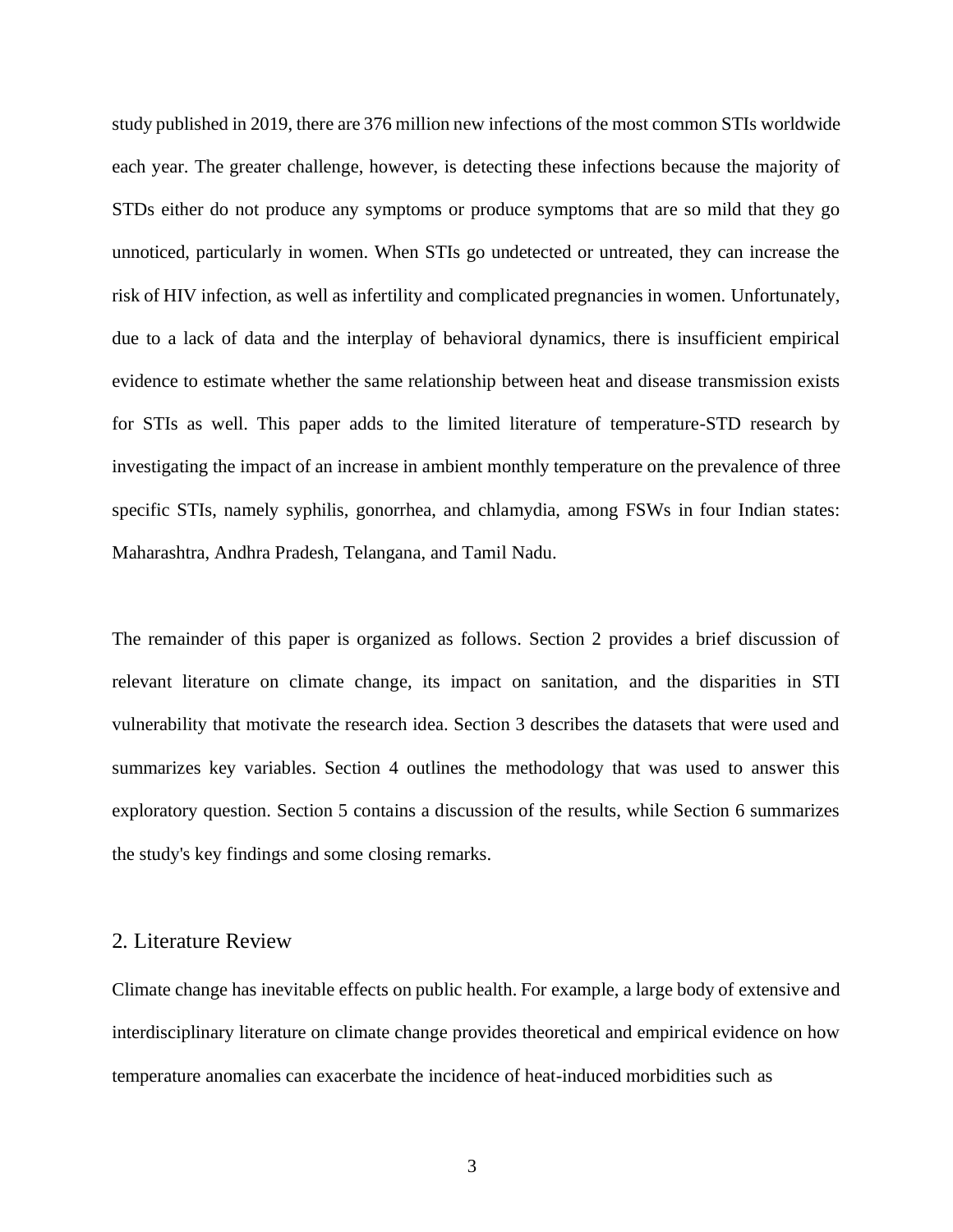dehydration or exhaustion, cardiovascular diseases, infectious disease transmission such as malaria and diarrhea, and so on (Patz et al, 2015; IPCC 2014). These effects, like any other public issue, are heterogeneous because vulnerability varies with baseline socioeconomic, political, institutional, and biological conditions, which also influence their ability to cope with changes (Balbus & Malina, 2009).

Among the vastly increasing number of empirical studies, the effects of temperature have been particularly well documented, indicating that they are primarily driven by exposure to extremely high or low temperatures. High temperatures reduce the supply of clean water, cause overcrowding, and worsen sanitation outcomes by altering hygiene practices (Baker & Anttila-Hughes, 2020; Campbell-Lendrum & Corvalán, 2007). Low and middle-income countries, which have an inadequate supply of water and sanitation infrastructure may suffer significant health consequences from even minor changes in the temperature (Levy, Smith & Carlton, 2018). Evidence from the heat-sanitation research in this regard, such as the findings from Checkley et al, 2018, which finds similar patterns of change for ambient temperature during the 1997–98 *EI Niño* episode and hospital admissions for childhood diarrhea, thus motivates this study to investigate the existence of a similar effect of high temperatures on sexual health outcomes mediated by sanitary behavior.

The market for sex and the nature of its relationship with climate change are relatively understudied because the general reluctance to discuss their risky lifestyles, the transient nature of the work, or decriminalization in some regions lead to limited availability of relevant data. This, once again, suggests a lack of evidence on STDs among sex workers and their response to changes in human behavior. Until now, very few studies have found correlations between syphilis and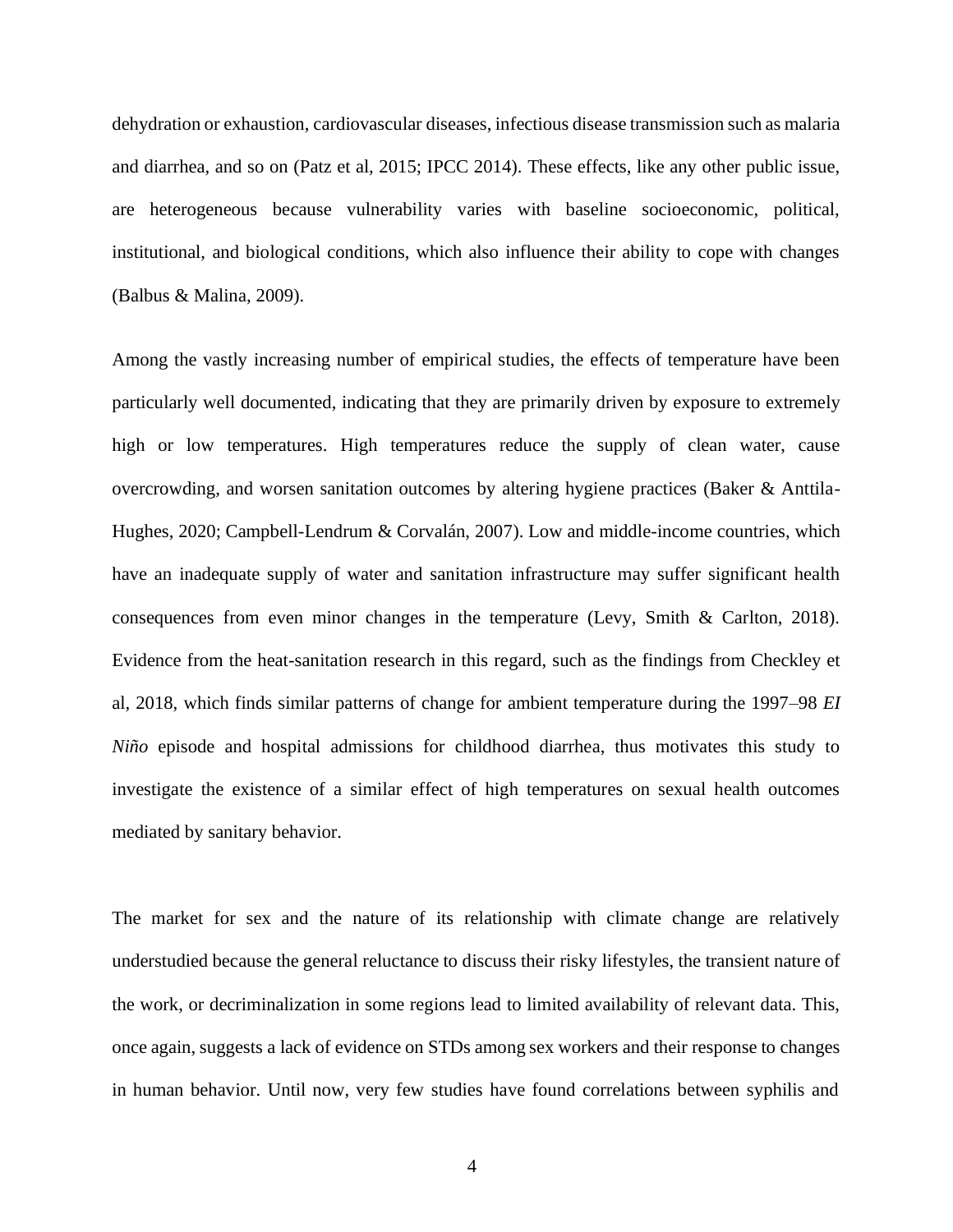temperature patterns, or the impact of human perceived temperature on the risks of infections (Cheng et al., 2012; Zhang et al., 2017). Furthermore, studies have revealed that alcohol consumption and drug injection are pervasive among female sex workers, putting them at a higher risk of violence and sexually risky behaviors (Rosenblum et al, 1992). Variations in the patterns of STI transmission also allow us to further categorize the vulnerability of FSWs based on age, work behavior, and migration history.

### 3. Data

#### *3.1. Female Sex Workers*

In 2003, the Bill & Melinda Gates Foundation launched the Avahan Project, a nationwide initiative to combat HIV/AIDS and the prevalence of STIs among high-risk populations in India, including female sex workers, men who have sex with men (MSM), transgender groups, clients of FSWs, long-distance truck drivers (LDTDs) and others. Subsequently, two rounds of Integrated Behavioral and Biological Assessments(IBBA) were conducted, from 2005-07 to 2009-10, to measure the intervention's outcomes and make data available for future modeling.

The use of such surveys, which measure behavioral and biological trends, provides a wealth of opportunities for the assessment and development of policies and programs aimed at representative high-risk populations. In these interviews, the behavioral areas of inquiry include information about the respondents' occupation, sexual history, migration patterns, perception of the risk of HIV/AIDS, participation in local communities, and intervention groups. After completing this section of the interview, a respondent's blood samples are sent to the IBBA central laboratory for analysis of various biological indicators, with their prior consent. For this research, I restrict the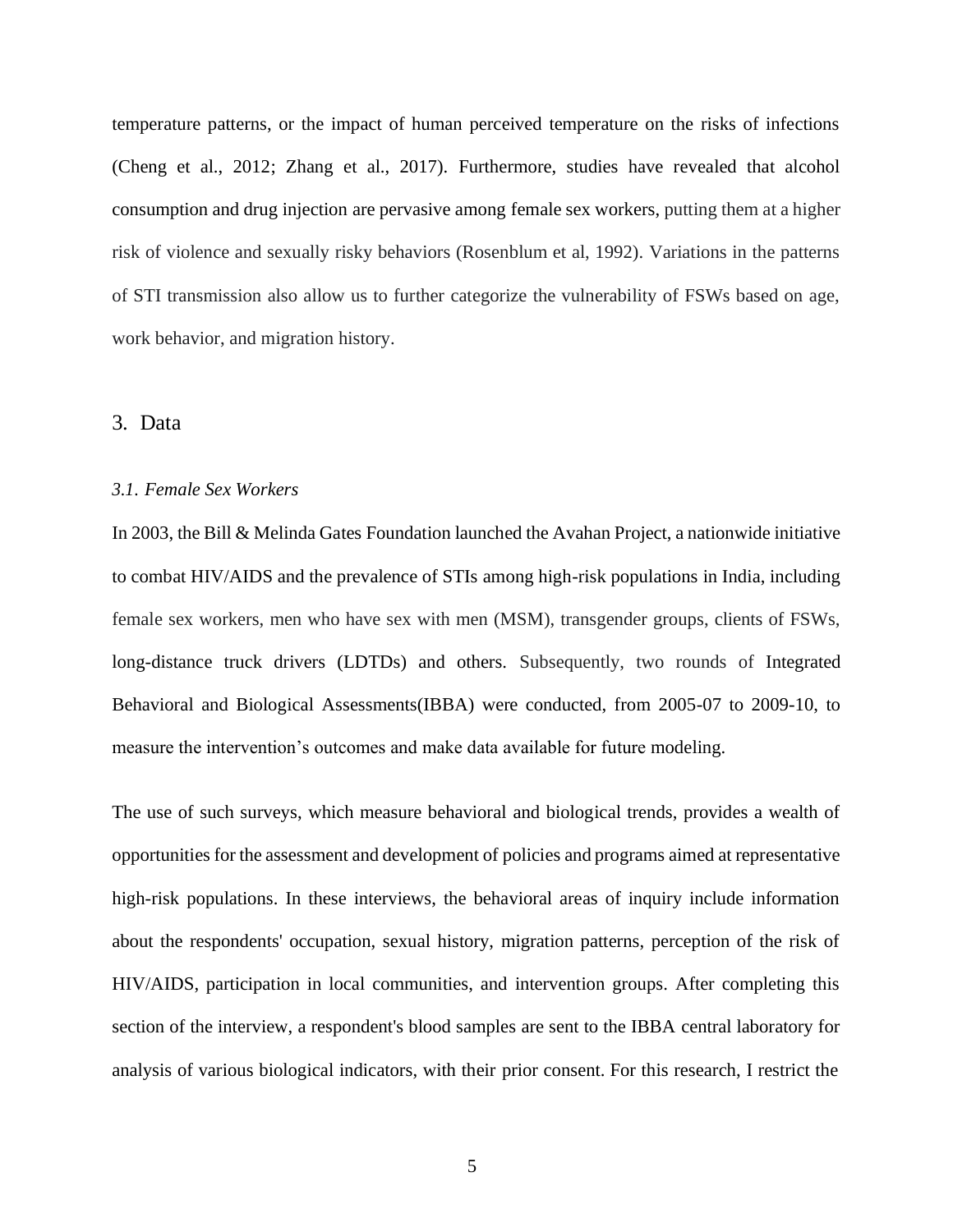sample to 16,450 FSWs from a total of 19 districts in 4 states - Andhra Pradesh, Maharashtra, Telangana, and Tamil Nadu during both rounds. The definition of FSWs varies by state/districtto align with the Avahan project to include brothel-based workers, non-brothel-based workers, and service bar-based workers.

The average age of respondents at the time of the surveys is 30; the youngest being 18 and the oldest being 60. The earliest age of entry into sex work, on the other hand, is 10, indicating the presence of minor entrants. More than half of the sample reported being unable to read/write or do both, and approximately 35% are married women who live alone, away from their husband/partner/families.

Table 1 & Figure 1: Female Sex Worker Summary Statistics

| Variable     | Mean   | Min | Max |
|--------------|--------|-----|-----|
| Current Age  | 30.812 | 18  | 60  |
| Age at entry | 24.926 | 10  | 55  |

| Literacy           | Freq. | Percent | Cum.   |
|--------------------|-------|---------|--------|
| Can read and write | 2580  | 15.69   | 15.69  |
| Can read only      | 3495  | 21.25   | 36.94  |
| Illiterate         | 10372 | 63.06   | 100.00 |
| Total              | 16447 | 100.00  |        |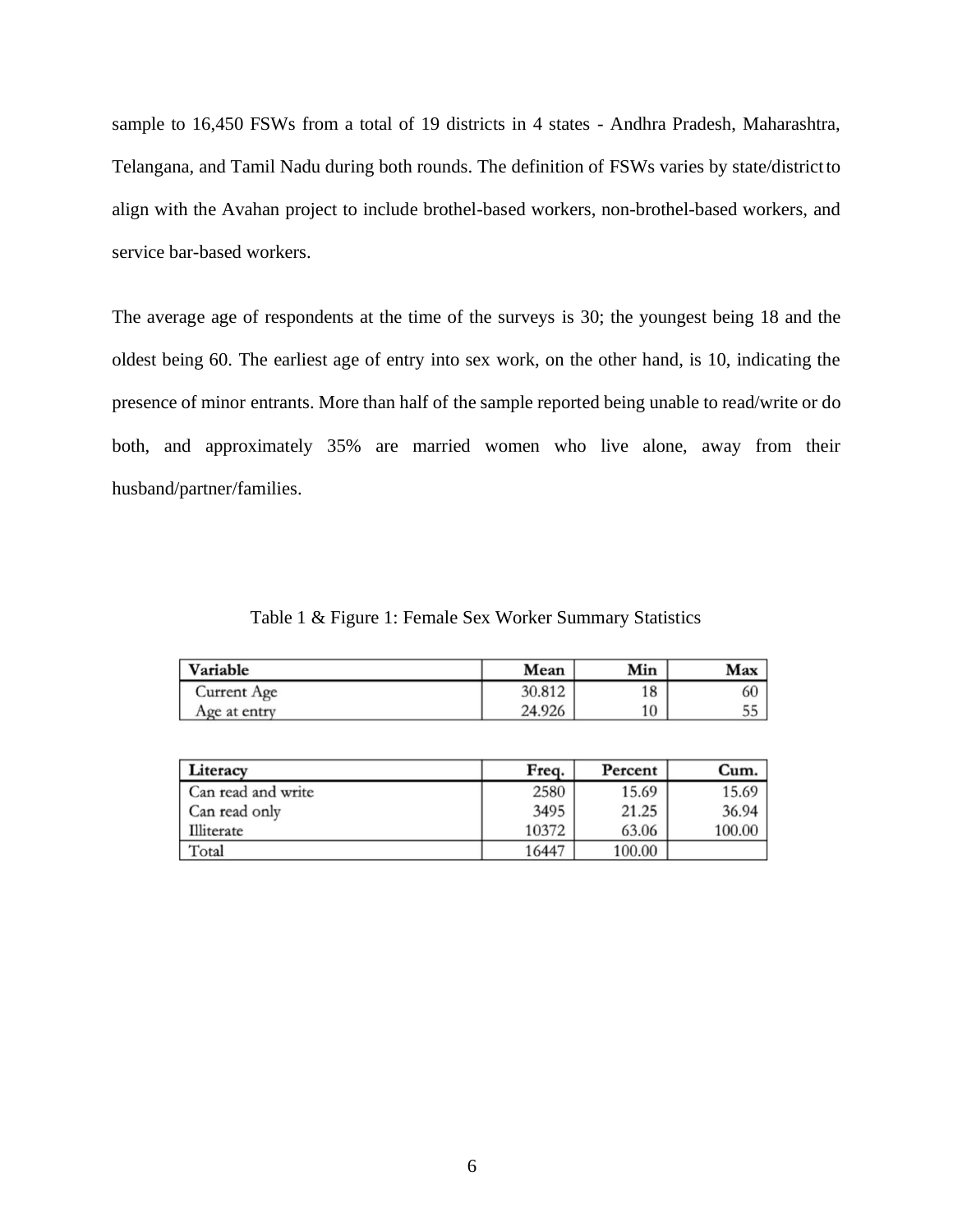

STI prevalence is defined as testing positive for any one or more of the following: reactive syphilis serology [rapid plasma reagin (RPR)], Neisseria gonorrhoeae NAT and Chlamydia trachomatis NAT. Figure 1 shows that STI prevalence among FSWs varies by district within the four neighboring states. Within this subset of the population, the Yavatmal district of Maharashtrahad the highest STI prevalence, with a 37 percent positivity rate. Syphilis was the most common of the three STIs, with a 9.35 percent positivity rate, compared to 2.55 percent and 4.41 percent for gonorrhea and chlamydia, respectively.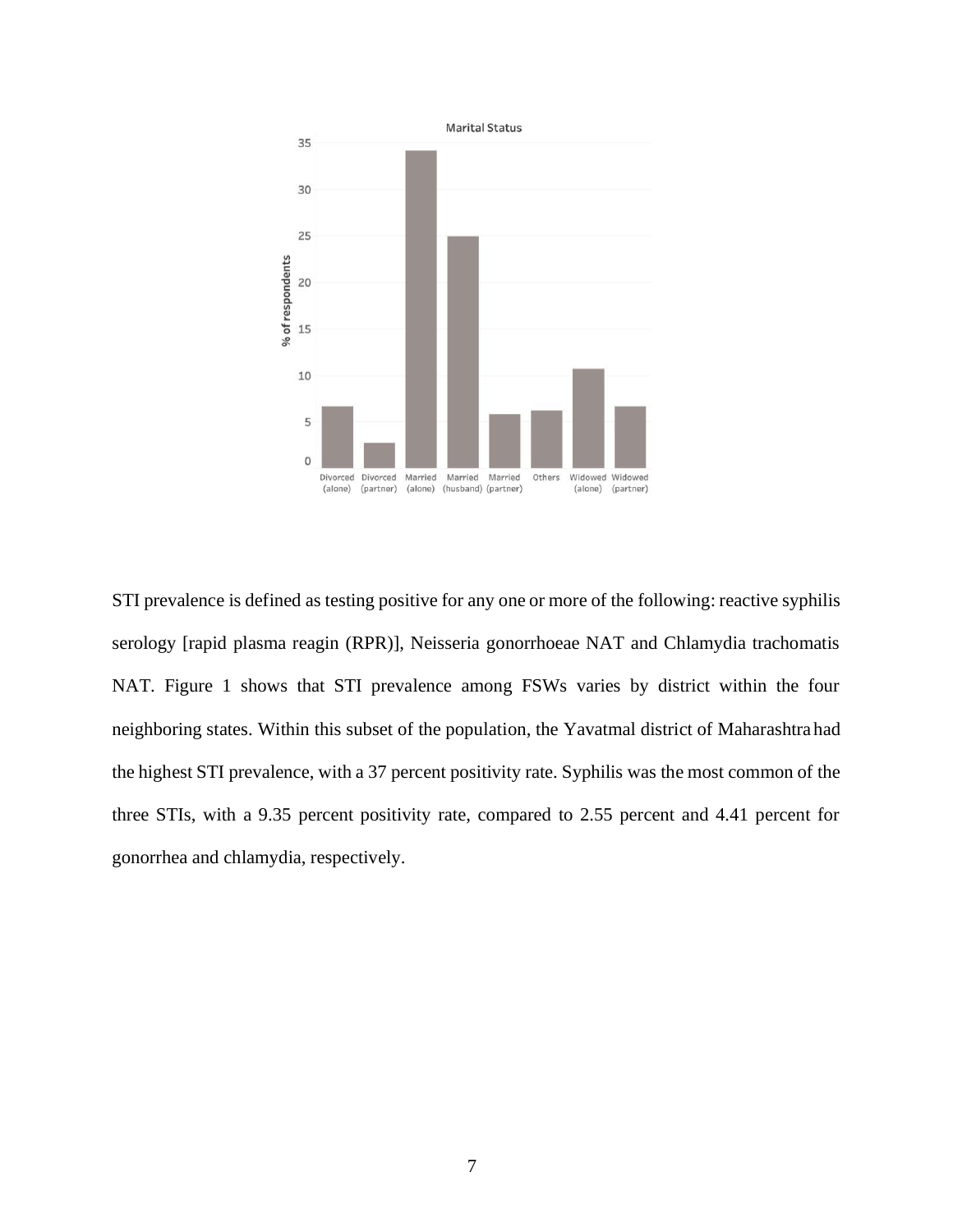| Syphilis –<br>$1 = Positive, 0 = Negative$ | Freq. | Percent | Cum.   |
|--------------------------------------------|-------|---------|--------|
|                                            | 14912 | 90.65   | 90.65  |
|                                            | 1538  | 9.35    | 100.00 |
| Total                                      | 16450 | 100.00  |        |

| Gonorrhea –<br>$1 = Positive, 0 = Negative$ | Freq. | Percent | Cum.   |
|---------------------------------------------|-------|---------|--------|
|                                             | 16030 | 97.45   | 97.45  |
|                                             | 420   | 2.55    | 100.00 |
| Total                                       | 16450 | 100.00  |        |

| Chlamydia –                  | Freq. | Percent | Cum.   |
|------------------------------|-------|---------|--------|
| $1 = Positive, 0 = Negative$ |       |         |        |
|                              | 15725 | 95.59   | 95.59  |
|                              | 725   | 4.41    | 100.00 |
| Total                        | 16450 | 100.00  |        |

Figure 2: Cross-district prevalence of STIs among FSWs

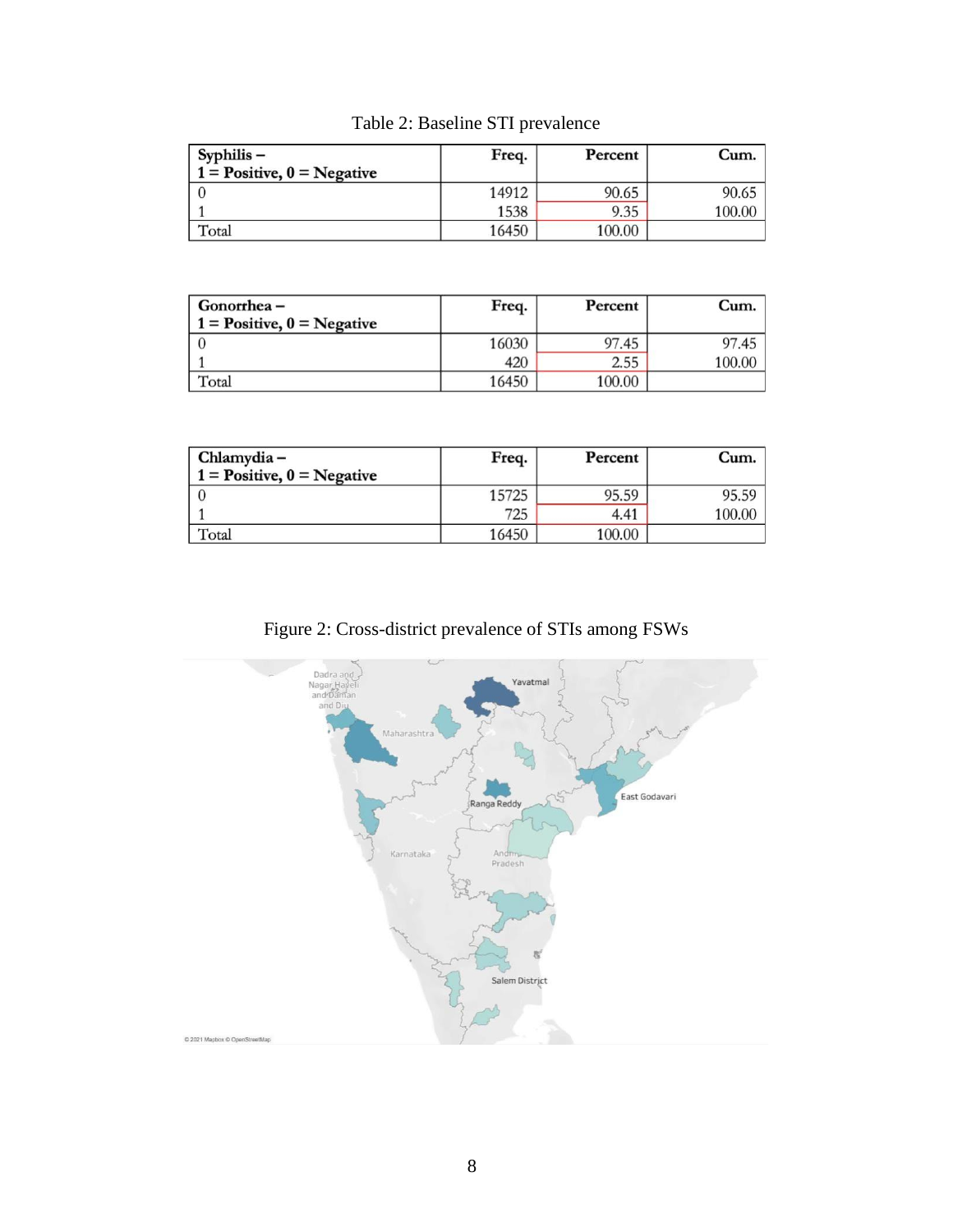#### *3.2 Climate*

I use climate data from the European Centre for Medium-Range Weather Forecasting (ECMWF) ERA5-Land reanalysis dataset, which provides hourly data on a wide range of variables such as wind speed and evaporation, as well as temperature and precipitation. I specifically use the temperature of the air at 2 meters above the surface of land, sea, or inland waters. The temperature at 2m is calculated by interpolating between the lowest model level and the Earth's surface while taking atmospheric conditions into account.

I then obtain the average temperature of the day measured at various latitudes and longitudes within a specific district in order to match these measurements with the survey results based on the date and location of the interview between 2005 and 2010. One of the main advantages of using reanalysis data is that it goes several decades back in time, providing an accurate description of the climate of the past.

# 4. Methodology

My identification strategy for this relatively new line of research takes advantage of plausibly random variations in monthly temperature at the district level to estimate the spatial and temporal correlation between recent temperature and STI prevalence. To begin with, I use a simple Linear Probability Model, with the results of the three serology tests serving as the dependent variablein separate regressions. The main independent variable in the first set of regressions is the average temperature of the month preceding the date of the interview, and the model includes fixed effects for the month, year, and district of the interview.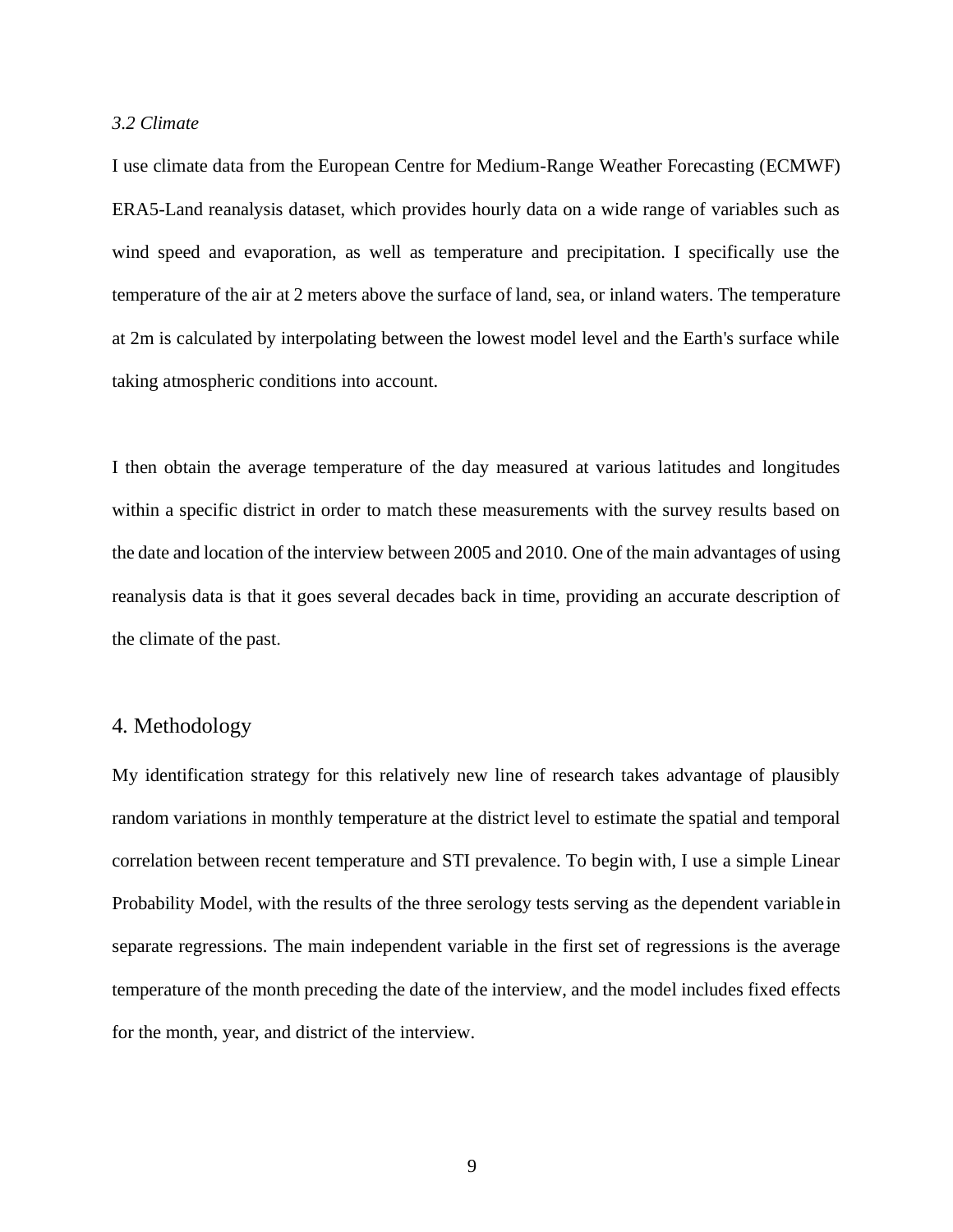Model 1 - 
$$
Sb_i = \alpha + \beta_1 T_{1-30rdmy} + \theta_m + \gamma_y + \phi_d + \varepsilon_d
$$

The IBBA dataset collects information on several demographic characteristics of respondents and their work behavior, such as work location, area of clientsolicitation, frequency of clients, condom and injection practices, and so on. I include an additional vector of fixed effects that control for these factors in the second set of regression equations for the three sexual health outcomes. The inclusion of these variables is intended to reduce the noise in the standard errors of the simple LPM used in model 1.

Model 2 - 
$$
Sb_i = \alpha + \beta_i T_{1.30rdmy} + X_i + \theta_m + \gamma_v + \phi_d + \varepsilon_d
$$

where  $X_i$  is a vector of fixed effects for demographics and sex-work behavior

For the third model, I relax the assumption that temperature effects are linear and consider using a flexible statistical model that allows testing for non-linearities. I do this by converting the temperature variable into discrete bins and regress the outcome variables on dummy variables that represent each temperature bin. Since the average monthly temperature in the given districts during both rounds of the survey is approximately 27°C, I drop the dummy variable that measures whether the temperature was between 27°C and 27.9°C in the month preceding the date of the interview. I then run the same regression as in model 2 to determine the marginal changes in STI prevalence in response to every 1° increase in temperature.

Model 3 - 
$$
Sb_i = \alpha + \beta \sum_{i=20}^{\infty} T^{[x, x+0.9]}_{t=30} + X_i + \theta_m + \gamma_y + \phi_d + \varepsilon_d
$$

where  $T^{(x, x+0.9)}_{t-30} = 1[T_{t-30} \in [x, x+0.9)]$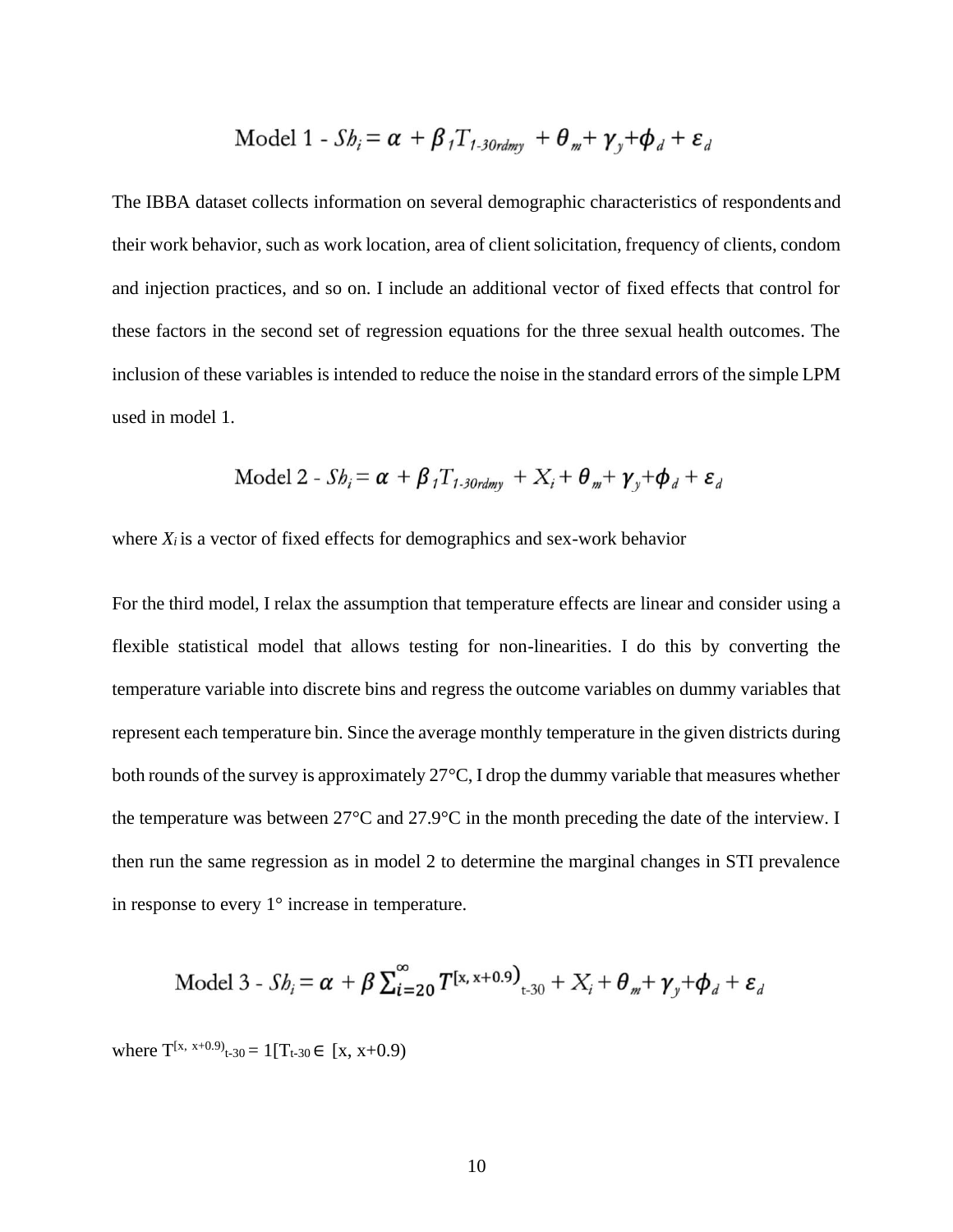In other words, each temperature bin records a 1 if the average temperature for the month preceding the date of interview falls within the specific bin range(e.g.,  $28^{\circ}$ C –  $28.9^{\circ}$ C) and a 0 otherwise.

# 5. Results

I begin by discussing the results of Model 1 in table 3, which is a simple LPM with space and time fixed effects. According to this estimation, the coefficients on all three infections are weak in magnitude and do not have statistical significance at the 10% level. We also see that the coefficient on syphilis is lower in magnitude as compared to the other two infections.

|                                          | (1)                  | (2)                   | (3)                   |
|------------------------------------------|----------------------|-----------------------|-----------------------|
|                                          | Syphilis             | Gonorrhea             | Chlamydia             |
| Average temperature over<br>last 30 days | 0.00145<br>(0.00650) | 0.000694<br>(0.00260) | 0.00467<br>(0.00303)  |
| Constant                                 | 0.0472<br>(0.177)    | 0.00306<br>(0.0705)   | $-0.0851$<br>(0.0822) |
| Month FE                                 | <b>YES</b>           | <b>YES</b>            | <b>YES</b>            |
| Year FE                                  | <b>YES</b>           | <b>YES</b>            | <b>YES</b>            |
| District FE                              | <b>YES</b>           | YES                   | <b>YES</b>            |
| <b>Observations</b>                      | 15482                | 15482                 | 15482                 |
| Adj R-squared                            | 0.0338               | 0.0207                | 0.0208                |
| Dependent-variable mean                  | 0.0935               | 0.0255                | 0.0440                |

Table 3: Linear Probability Model with month, year and district fixed effects

Clustered standard errors in parentheses

 $p < 0.10$ , \*\*  $p < 0.05$ , \*\*\*  $p < 0.01$ 

Because the coefficients in this set of estimations have highly noisy standard errors, model 2 attempts to reduce the noise by including additional controls for demographic factors such as age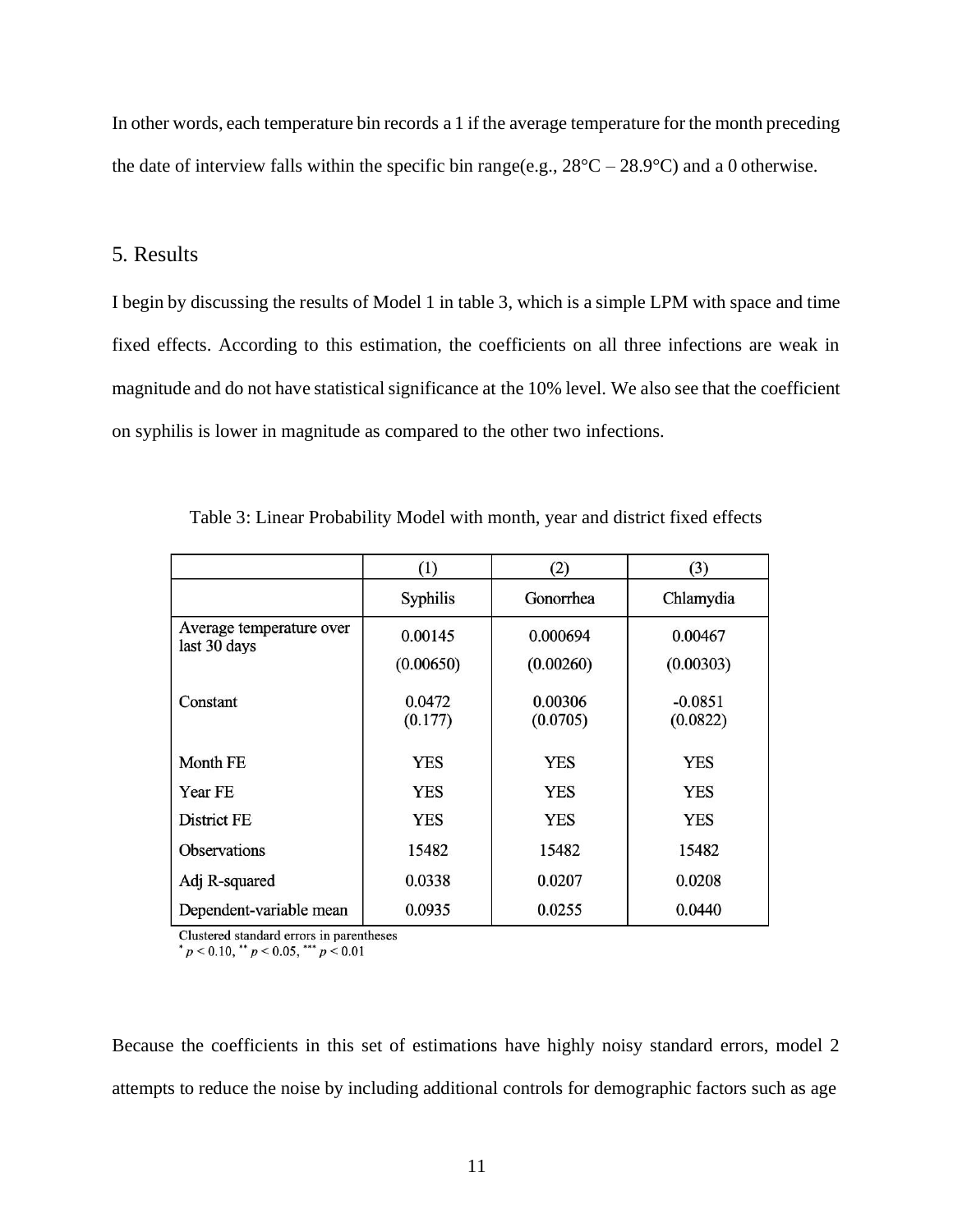and literacy, as well as behavioral factors such as alcohol consumption, work location, and so on. Table 4 shows the estimates for this model, which show similar results for this relationship. As seen in model 1, we see a positive effect on infection rates, albeit weak and insignificant. However, the most important conclusion can be drawn from these findings when we compare these coefficients to the baseline prevalence rates of the STIs. The average monthly temperature, for example, increases the positivity of gonorrhea infections by 0.32 percentage points. While this may appear to be a minor increase, comparing it to the baseline rate of 2.55 percent indicates a 12 percent increase in infections.

|                                          | (1)                  | (2)                   | (3)                 |
|------------------------------------------|----------------------|-----------------------|---------------------|
|                                          | Syphilis             | Gonorrhea             | Chlamydia           |
| Average temperature over<br>last 30 days | 0.00272              | 0.00323               | 0.00841             |
|                                          | (0.00613)            | (0.00244)             | (0.00615)           |
| Constant                                 | $-0.0170$<br>(0.168) | $-0.0687$<br>(0.0669) | $-0.192$<br>(0.168) |
| Demographic FE                           | <b>YES</b>           | <b>YES</b>            | <b>YES</b>          |
| Sex work FE                              | <b>YES</b>           | <b>YES</b>            | <b>YES</b>          |
| Month FE                                 | <b>YES</b>           | <b>YES</b>            | <b>YES</b>          |
| Year FE                                  | <b>YES</b>           | <b>YES</b>            | <b>YES</b>          |
| District FE                              | <b>YES</b>           | <b>YES</b>            | <b>YES</b>          |
| Observations                             | 5544                 | 5544                  | 5544                |
| Adj R-squared                            | 0.0334               | 0.0219                | 0.0237              |
| Dependent-variable mean                  | 0.0935               | 0.0255                | 0.0440              |

Table 4: Linear Probability Model with controls for demographic factors and sex work behavior in addition to month, year and district fixed effects

Clustered standard errors in parentheses

 $p < 0.10$ , \*\*  $p < 0.05$ , \*\*\*  $p < 0.01$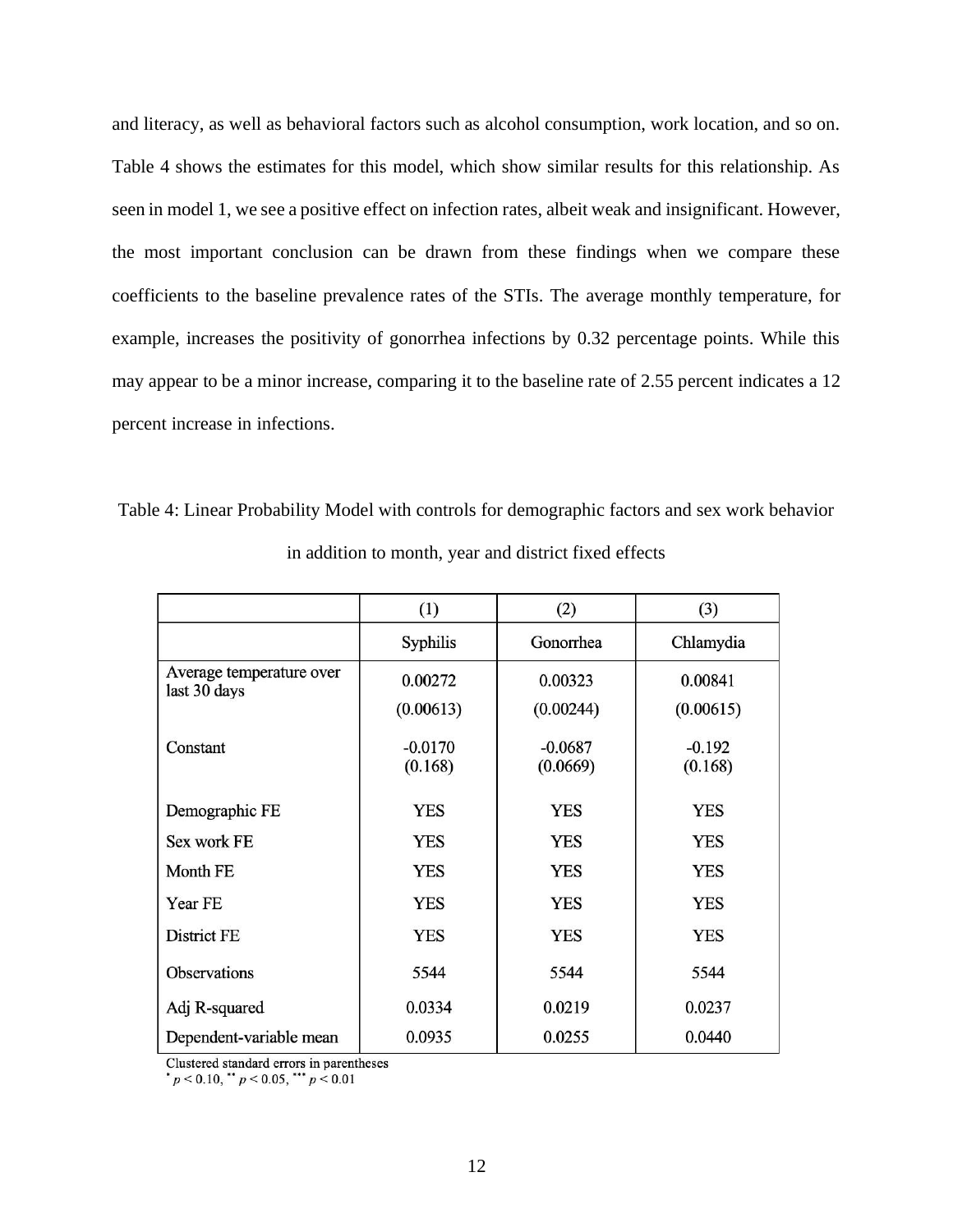Finally, I estimate the equations in model 3 to look for non-linearities in temperature effects. To begin with, we see that the infection rates for gonorrhea and chlamydia appear to increase as a result of changes in temperature to a specific range. The coefficient of infectivity rises with every 1° increase in temperature from 27°C to 27.9°C until it becomes very hot at the extreme ends of the temperature range and begins to collapse. As mentioned previously, this observation is consistent with other evidence from heat and sanitation-related research in which high temperatures worsen the sanitary environment, but human behaviors drastically change above a certain threshold.



Figure 3: Non-linear effects of average monthly temperature on gonorrhea infections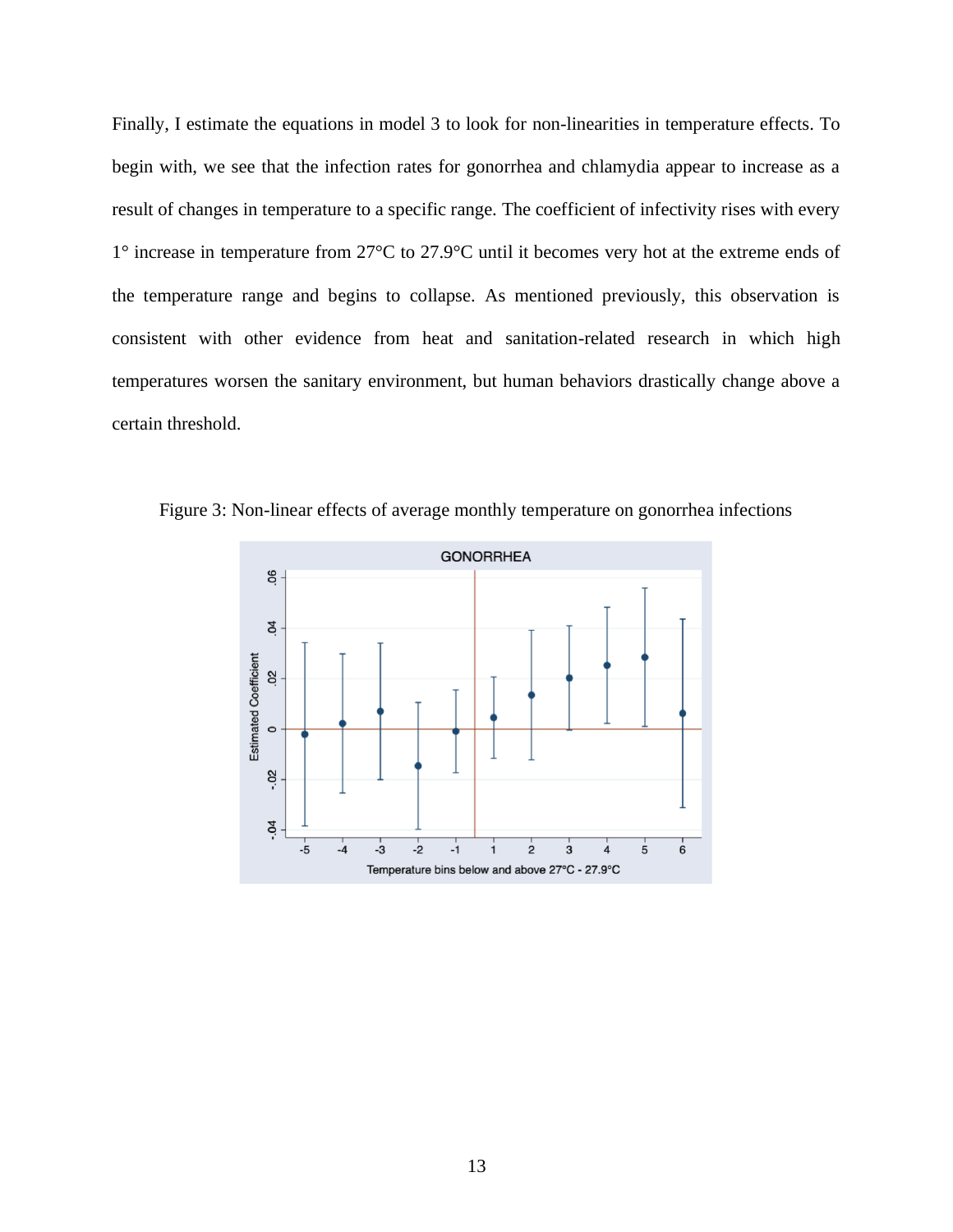

Figure 4: Non-linear effects of average monthly temperature on chlamydia infections

Figure 5 on the other hand, shows that the coefficients for syphilis are noisy and centered around 0. The primary reason for the disparity in the impacts on the three STIs is that syphilis infections have longer incubation periods, implying that it would be appropriate to use a measure other than average recent temperatures.



Figure 5: Non-linear effects of average monthly temperature on syphilis infections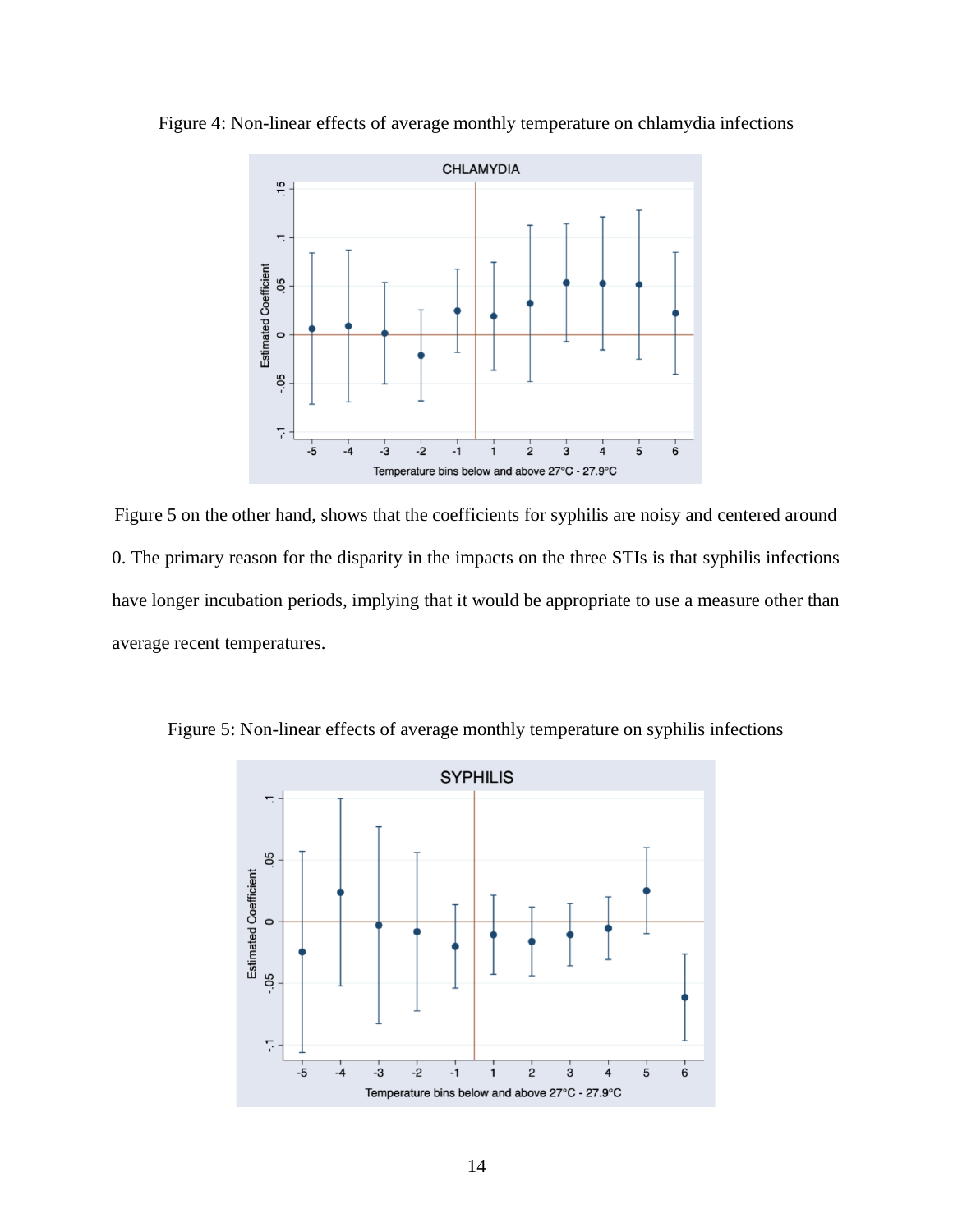#### 6. Discussion

Sex work is becoming an increasingly important source of income, the activities of which are exposed to particular risks in terms of health, working conditions, exploitation, and stigmatization. Nonetheless, relevant information and research are scarce on sex work and its interactions with global issues such as climate change. This is one of the first papers that explores the relationship between temperature and sexual health outcomes for the vulnerable community of female-sex workers in high-risk areas of India. Given that temperature varies exogenously within different locations of the interviews in this survey, as well as a measure of temperature that does not capture large variations, I find noisy but suggestive evidence that high temperatures may be associated with increased spread of specific STI infections. The finding of potential non-linear effects is also consistent with evidence on behavioral factors influencing human contact and/or sexual activity. The availability of extensive socioeconomic information in a unique dataset like this also allows us to explore the heterogeneity of impacts across various sub-groups. For example, I divide the study population into multiple groups based on factors such as the age of entry, location of client solicitation or work, literacy, and so on - all of which influence their risk of acquiring STIs. I get similar results that don't show significant variation but point to potential impacts that can be determined with better models.

Furthermore, in addition to the potential increase in STI infectivity, the results for gonorrhea and chlamydia highlight the issue of coinfections. Although patients with any STD are at increased risk of coinfection with another STD, chlamydia and gonorrhea coinfections are the most common. Forty percent of women and 20% of men with chlamydial infection are co-infected with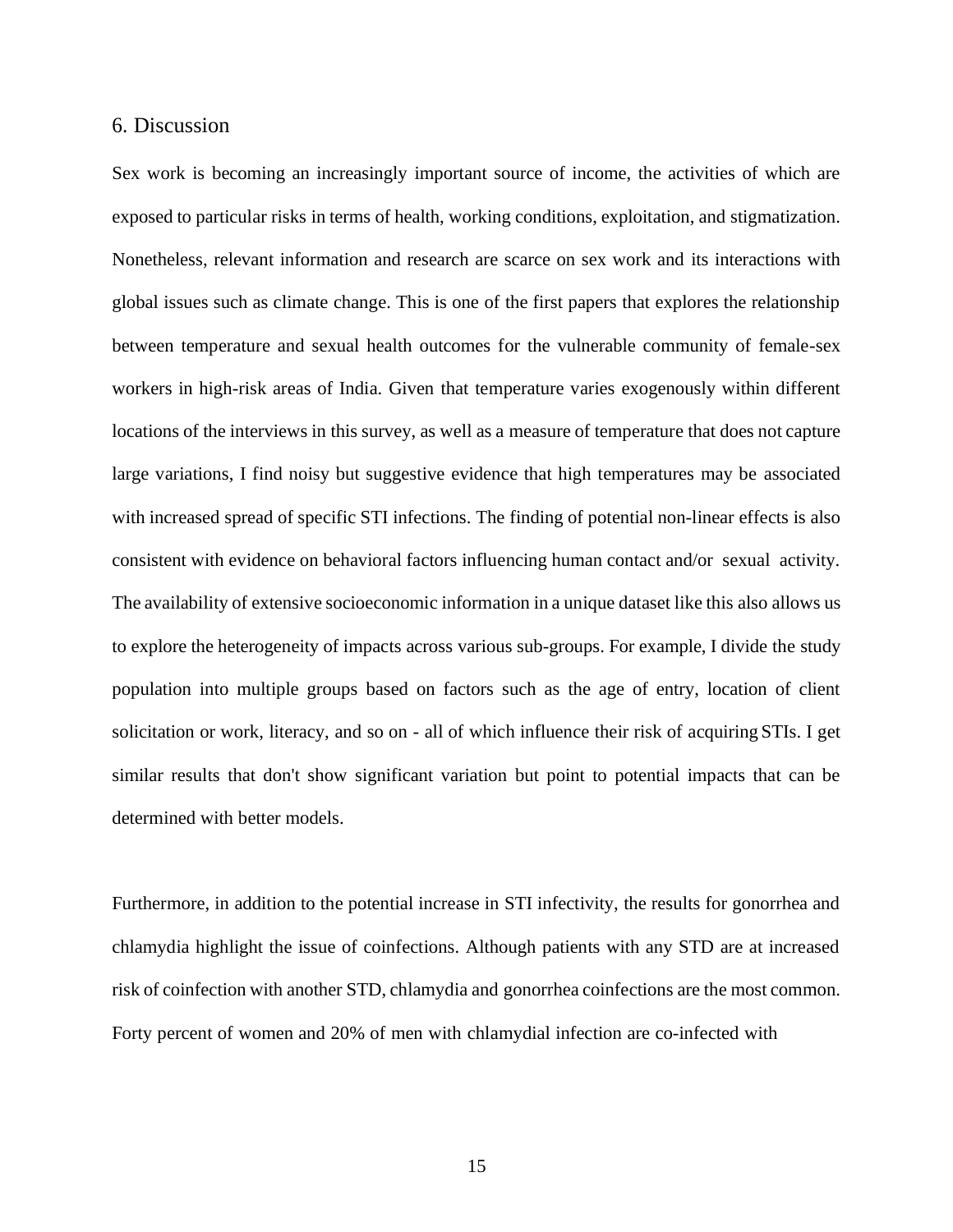gonorrhea(Qureshi, 2021). This implies greater damages in areas with scarcity or contamination of water in areas exposed to higher temperatures.

Despite several limitations, the findings of this study suggest that climate variability can influence sexual health outcomes, particularly for high-risk groups who engage in frequent sexual activity, through mechanisms such as sanitation, living conditions, work intensity, and so on. The interaction of temperature or any other climate variable with sanitation infrastructure, particularly in densely populated tropical cities, implies that increased pressure on limited resources may result in increased disease prevalence and comorbidities, all of which have a profound impact on global health.

## *Acknowledgements*

I am extremely grateful to Prof.Jesse Anttila-Hughes for his constant encouragement and guidance in conducting this research, as well as his tremendous support during difficult times like these. I would also like to thank MS IDEC alumnus Shikhar Mehra for his invaluable assistance in gathering crucial data for this study. Finally, I'd like to thank the department and my classmates for being the most inspiring and encouraging team to work with.

# 7. References

Deschenes, O. (2014). Temperature, human health, and adaptation: A review of the empirical literature. *Energy Economics*, *46*, 606-619.

Carleton, T. A., & Hsiang, S. M. (2016). Social and economic impacts of climate. *Science*, *353*(6304).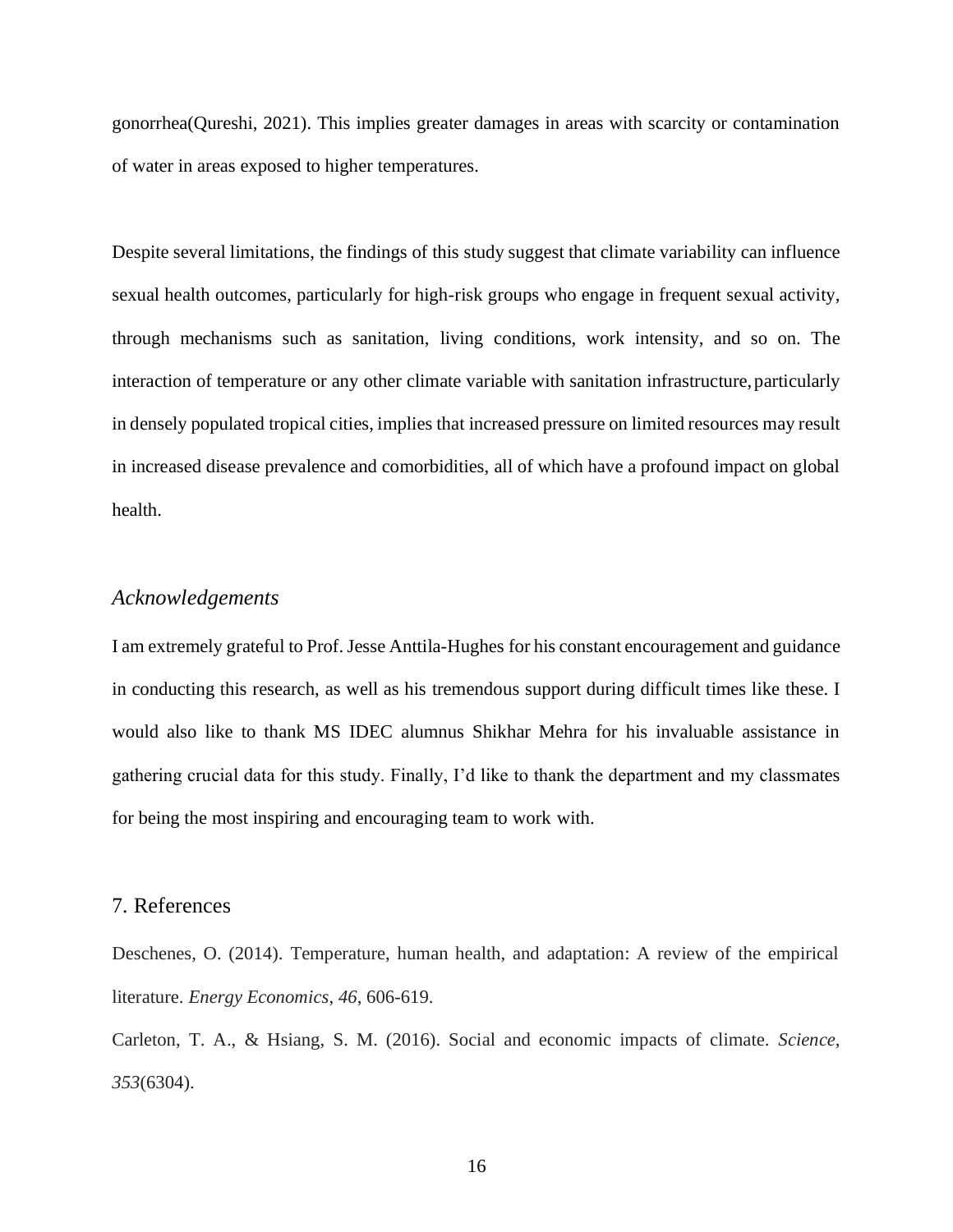Watts, N., Adger, W. N., Agnolucci, P., Blackstock,J., Byass, P., Cai, W., ... & Costello, A. (2015). Health and climate change: policy responses to protect public health. *The Lancet*, *386*(10006), 1861-1914.

Baker, R. E., & Anttila-Hughes, J. (2020). Characterizing the contribution of high temperatures to child undernourishment in Sub-Saharan Africa. *Scientific reports*, *10*(1), 1-10.

Sanz-Barbero, B., Linares, C., Vives-Cases, C., González, J. L., López-Ossorio, J. J., & Díaz, J. (2018). Heat wave and the risk of intimate partner violence. *Science of the total environment*, *644*, 413-419.

Bushman, B. J., Wang, M. C., & Anderson, C. A. (2005). Is the curve relating temperature to aggression linear or curvilinear? Assaults and temperature in minneapolis reexamined.

Di Napoli, C., Pappenberger, F., & Cloke, H. L. (2019). Verification of heat stress thresholds for a health-based heat-wave definition. *Journal of Applied Meteorology and Climatology*, *58*(6), 1177-1194.

Rainham, D. G., & Smoyer-Tomic, K. E. (2003). The role of air pollution in the relationship between a heat stress index and human mortality in Toronto. *Environmental research*, *93*(1), 9-19. Patz, J. A., Githeko, A. K., McCarty, J. P., Hussein, S., Confalonieri, U., & De Wet, N. (2003). Climate change and infectious diseases. *Climate change and human health:risks and responses*, *6*, 103-137

Barreca, A., Deschenes, O., & Guldi, M. (2018). Maybe next month? Temperature shocks and dynamic adjustments in birth rates. *Demography*, *55*(4), 1269-1293.

Zhang, W., Du, Z., Huang, S., Chen, L., Tang, W., Zheng, H., ... & Hao, Y. (2017). The association between human perceived heat and early-stage syphilis and its variance: Results from a case-report system. *Science of The Total Environment*, *593*, 773-778.